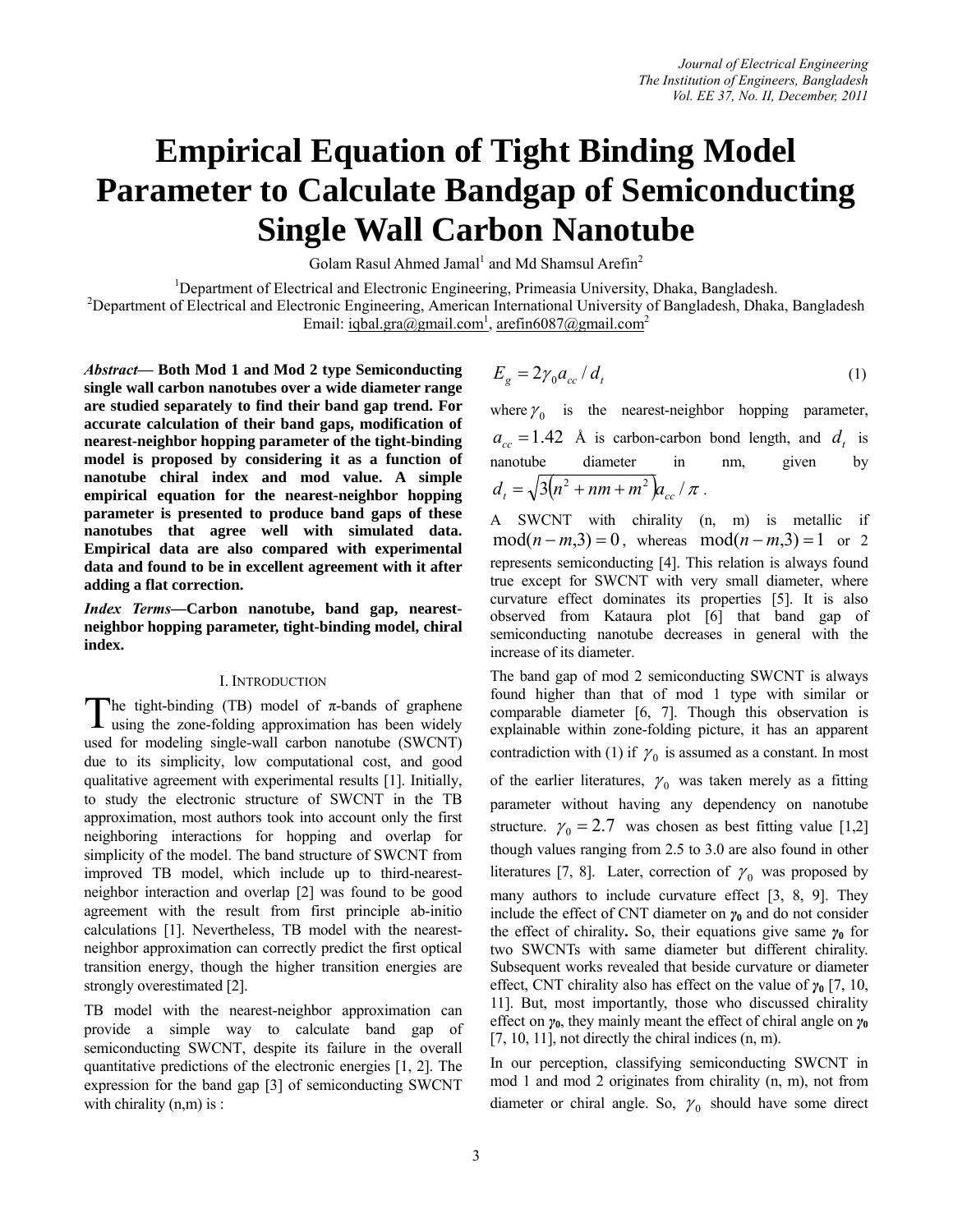dependency on combination of chiral index (n, m) rather than diameter directly. Considering this, we are motivated to find a simple empirical equation for  $\gamma_0$  in terms of its chirality (n, m) and mod value, which can reflect the precise behavior of semiconducting SWCNT as mod 1 or mod 2 type. The contribution of our work is that we expressed the chirality effect on *γ***0** directly in terms of chiral indices (n, m) through a simple equation without any need of including CNT diameter or chiral angle. This can reduce much computational complexity in calculating band gap of semiconducting SWCNT while giving acceptable accuracy.

Our objective in this paper is to extend and strengthen the capacity of Eqn 1 to calculate the band gap of semiconducting SWCNT with good accuracy by proposing a chirality dependent simple empirical equation for the nearest-neighbor hopping parameter (*γ***0**) over a wide diameter range.

# II. METHODS AND RESULTS

We considered total 211 samples of zigzag and chiral semiconducting SWCNTs. 108 samples were mod 1 type and 103 samples were mod 2 type with diameter ranging from  $0.8$  nm to around  $5.5$  nm and chiral index from  $(7, 5)$ to (71, 0). All possible combinations of chirality from (7, 5) to (20, 19) for semiconducting SWCNTs were taken continuously, and after this, only random chiral indices were considered up to (71, 0) to see the general trend of data at large diameters. For mod 1 type, 63 from its 108 samples have continuous chiral indices from  $(7, 6)$  to  $(20, 19)$  and rest 45 are random samples from  $(21, 5)$  to  $(70, 0)$ . Similarly, for mod 2 type, 59 from its 103 samples have continuous chiral indices from (7, 5) to (20, 18) and rest 44 are random samples from  $(21, 4)$  to  $(71, 0)$ . In case of random samples, both zigzag and chiral SWCNTs were considered. In our diameter range, the lowest diameter comes from (7, 5) tube which is 0.82 nm and the highest diameter comes from (71, 0) tube which is 5.56 nm.

The diameter and band gap of each of the SWCNT is calculated using Virtual NanoLab (VNL), which is a graphical user interface of The Atomistix ToolKit (ATK) simulation software by Quantumwise [12] that offers a rich set of powerful tools for investigating and analyzing the properties of nanostructures. It provides built in tools for analyzing SWCNT properties as well.

The Atomistix ToolKit (ATK) simulation software is available in two packages: ATK-SE and ATK-DFT. The ATK-SE (ATK - Semi-Empirical) program can model the electronic properties of closed and open quantum systems using both self-consistent and non-self-consistent tightbinding models. The implemented tight-binding model is based on the extended-Hückel model. ATK-SE program closely follows the implementation presented in [13, 14], where details mathematical formalism behind this model can also be found.

The Extended-Hückel Model provides a description of the electronic structure of the valence electrons of molecules and solids. The key parameter in the self-consistent loop is the density matrix. For open systems, the density matrix is calculated using non-equilibrium Green's functions, while for closed or periodic systems it is calculated by diagonalization of the Hamiltonian. The Density matrix defines the electron density and the electron density sets up an electrostatic potential, i.e. the Hartree potential. The Hartree potential is obtained by solving the Poisson equation in real space.

Basis Parameters in Extended-Hückel model are:

{The basis orbitals, The ionization potential for each of the given orbitals, The on-site Hartree shift, The number of valence electrons used to determine the neutral state, The Wolfsberg-Helmholtz constant, The energy level of vacuum} along with Slater Orbital Parameters: { Principal quantum number , Angular momentum, Slater coefficients, Weights}

For calculating CNT bandstructure, the required value of Hückel basis parameters are found from [14] which were derived by fitting Hückel Basis Parameters to a reference band structure of a graphene sheet calculated with DFT-LDA.

The Atomistix ToolKit-Density Functional Theory (ATK-DFT) program can model the electronic properties of closed and open quantum systems with Density Functional Theory models using numerical basis sets. The key parameter in the self-consistent loop is the density matrix. For open systems, the density matrix is calculated using non-equilibrium Green's functions, while for closed or periodic systems it is calculated by diagonalizing the Kohn-Sham Hamiltonian. The Density Matrix defines the electron density, and the electron density sets up an effective potential, i.e. the Hartree and exchange-correlation potential. From the effective potential, the Kohn-Sham Hamiltonian is obtained. ATK-DFT program closely follows the implementation presented in [15] and supported by [16], where details mathematical formalism behind this model can also be found.

ATK has 3 different types of basis functions: Confined Orbital, Analytical Split and Polarization Orbital. The basis orbitals have a number of parameters that determines the shape of the orbitals. ATK comes with a number of pre-build basis sets for each element which are: Single Zeta, Double Zeta, Single Zeta Polarized, Double Zeta Polarized and Double Zeta Double Polarized. The default basis set is Double Zeta Polarized.

ATK uses following parameters to generate the basis set orbitals which are used to solve the Kohn-Sham equations:

{The size of the basis set (Default: Double Zeta Polarized), The separation between the points used for the radial representation of the numerical orbitals (Default: 0.001\*Bohr), The confinement radius of the numerical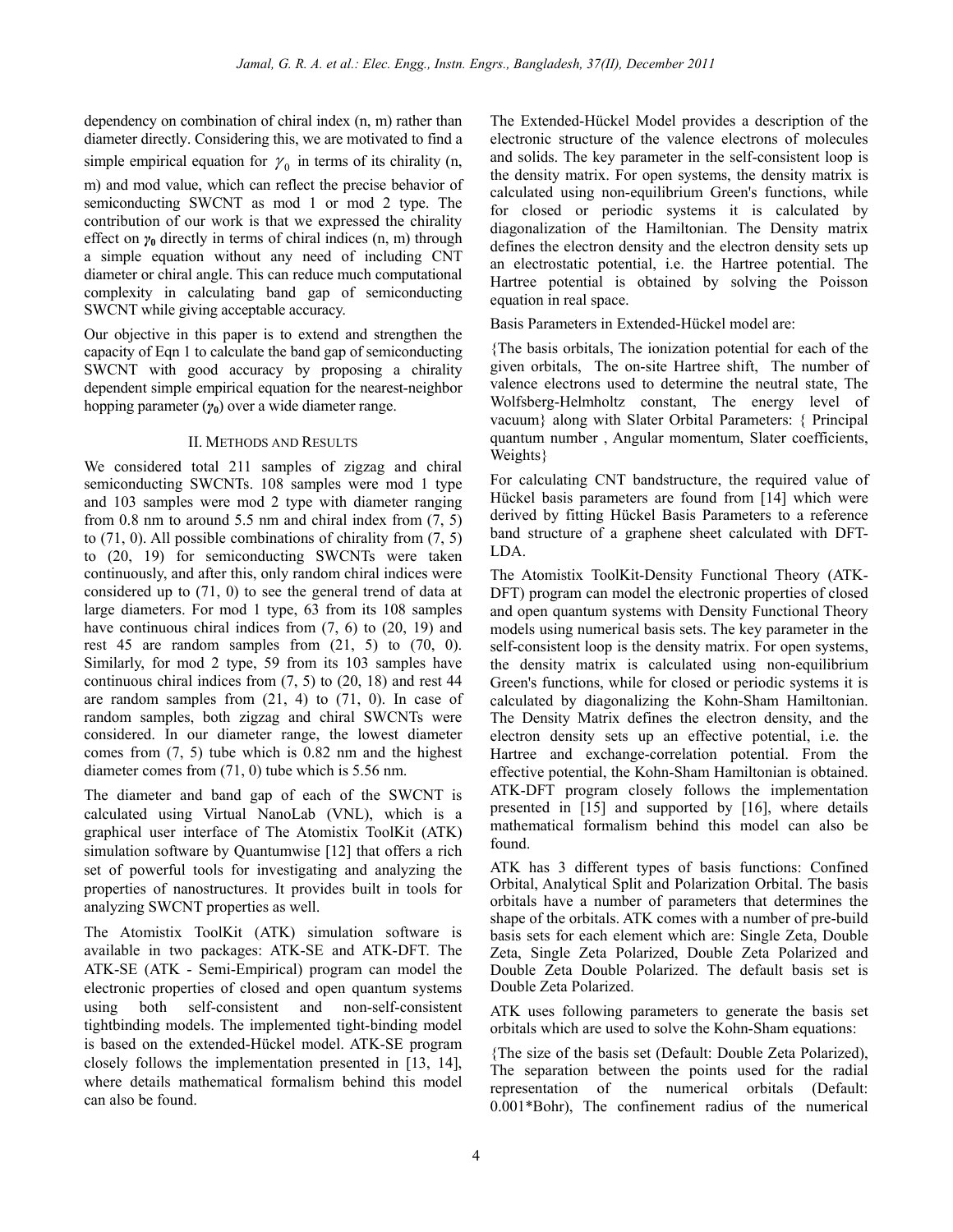orbitals (Default: 0.01\*Rydberg), The inner radius of the soft confinement potential (Default: 0.8), The softness of the confined potential (Default: 40.0\*Rydberg), Defines the net charge of that atom when generating basis orbitals (Default: 0.0) and The matching radius of an analytical orbital which splits the first zeta orbital into a double zeta basis (Default: 0.15) }. For our purpose of calculating the diameter and band gap of each of the SWCNT, we used graphical user interface (Virtual NanoLab) of ATK-SE package which is based on extended-Hückel model as described before. The ATK-SE package is chosen instead of ATK-DFT package because of its availability and faster computation process. Any DFT based program (first principle method) is usually expensive and requires heavy and lengthy computation which is dependent on high speed processor. Moreover the graphical user interface (Virtual NanoLab) of ATK-SE package shows numerical value of band gap in a separate window along with graphical representation but that of of ATK-DFT package only showed graphical representation. So, if bandgap is calculated from graphical representation of band structure, there may be some observation error from viewer's side. Theoretically ATK-DFT program should give better result than ATK-SE program because of proven higher accuracy of first principle method. But, since the Hückel parameters used in ATK-SE program have been fitted to the correct band structure, so this program also can give a correct band structure of semiconductors including CNTs with much faster computation than DFT. These are the reasons of choosing ATK-SE package for our calculation. It is worth mentioning here that diameter of SWCNT is directly calculated from chiral index (n, m) using the formula mentioned earlier and so calculated value of diameter is not dependent on any simulation software package. Using VNL of ATK-SE package, we recorded simulator generated values of band gaps and diameters for all our 211 samples of SWCNTs.

To find suitable value of *γ***0** to reproduce VNL simulated data from (1), at first we assigned a constant value 2.7 to  $\gamma_0$ which was preferred in many earlier works [1, 2]. We calculated band gaps for all 211 samples from (1) using *γ*<sub>0</sub>=2.7 and compared that with VNL generated bandgaps. It was observed that  $\gamma_0 = 2.7$  always overestimate the result for mod 1 type and it always underestimate the result for mod 2 type over the full range with high error for some specific chiralities. The observations have been summarized in Table I**.** 

Table I shows that performance with  $\gamma_0 = 2.7$  is very poor in the case of zigzag or close to zigzag tubes specially for lower diameters. So, we cannot accept  $\gamma_0 = 2.7$  for calculating band gap from (1). In fact, no single constant value for  $\gamma_0$  is acceptable because in that case (1) gives similar bandgap for both mod 1 and mod 2 types for similar diameter. But, it was mentioned earlier that the band gap of mod 2 type has to be always higher than that of mod 1 type for comparable diameter.

Then, we proceed with two different constant values of *γ***<sup>0</sup>** for mod-1 and mod-2 to reproduce VNL generated data from (1). As band gap of mod 2 type is higher than that of mod 1 type for comparable diameter, so the chosen value of *γ***0** for mod 2 type should be higher than that for mod 1 type. We assigned 2.5 & 2.6 to  $\gamma$ <sup>0</sup> for mod 1 type and 2.8 & 2.9 to *γ***0** for mod 2 type. We then calculated band gaps of our samples for these four cases using (1) and compared each of them with

TABLE I: OBSERVED ERROR FOR CHIRAL AND ZIGZAG TUBES FOR  $\Gamma_0$ =2.7.

| $0.8 \text{ nm} \leq d_t \leq 5.5 \text{ nm}$                                                         | <b>MOD1</b><br><b>Type</b> | MOD <sub>2</sub><br><b>Type</b> |
|-------------------------------------------------------------------------------------------------------|----------------------------|---------------------------------|
| Maximum % error $(\sqrt{ \Delta E })$ for<br>zigzag $(n, 0)$ tubes and chiral<br>tubes with $n \gg m$ | $15.1\%$                   | 12.32%                          |
| Maximum % error $(\frac{6}{6} \Delta E )$<br>for chiral tubes with $n \approx m$                      | $< 5\%$                    | $< 5\%$                         |

TABLE II: OBSERVED ERROR FOR MOD 1 TYPE (WITH *Γ*<sub>0</sub>=2.5 & 2.6) AND MOD 2 TYPE (WITH *Γ*<sub>0</sub>=2.8 & 2.9) CHIRAL AND ZIGZAG TUBES.

| $0.8 \text{ nm} \le d_{\iota} \le 5.5 \text{ nm}$                                                                           | <b>MOD 1 Type</b>                   |                 | <b>MOD 2 Type</b> |                  |
|-----------------------------------------------------------------------------------------------------------------------------|-------------------------------------|-----------------|-------------------|------------------|
|                                                                                                                             | $\gamma_0 = 2.5$   $\gamma_0 = 2.6$ |                 | $y_0 = 2.8$       | $\gamma_0 = 2.9$ |
| $\%$ $\Delta E$ for chiral tubes<br>$(n,m)$ where m = n - 1, n<br>$-4$ or $n/2$ (mod1)<br>$m = n - 2$ or $n - 5$ (mod<br>2) | $>5\%$                              | $< 5\%$         | $<$ 5%            | $>7.6\%$         |
| $\%$ $\Delta E$ for zigzag or<br>zigzag-like tubes, i.e. (n,<br>m) with $m = 0$ or<br>n >> m                                | $< 5\%$                             | $>10.8\%$ >9.1% |                   | $< 5\%$          |

VNL simulated data. The observation is summarized in Table II. After analyzing the result, it is clear that two separate constant value of  $\gamma_0$  for mod 1 type(2.5 or 2.6) and mod 2 type (2.8 or 2.9) also failed to generate close replica of VNL data within tolerable error margin as they could not show uniform behavior to all type of nanotube chiralities. So, any constant value of *γ***0** produces good result for one kind of chirality, but poor result for another kind of chirality. This strongly suggests that the value of hopping parameter *γ***<sup>0</sup>** should have some dependency on chiral index (n, m) of SWCNT so that its value varies according to chiral combination and remove above discrepancies. This also suggests that two different sets of  $\gamma_0$  is required for mod 1 and mod 2 type for best reproduction of simulated data using  $(1)$ .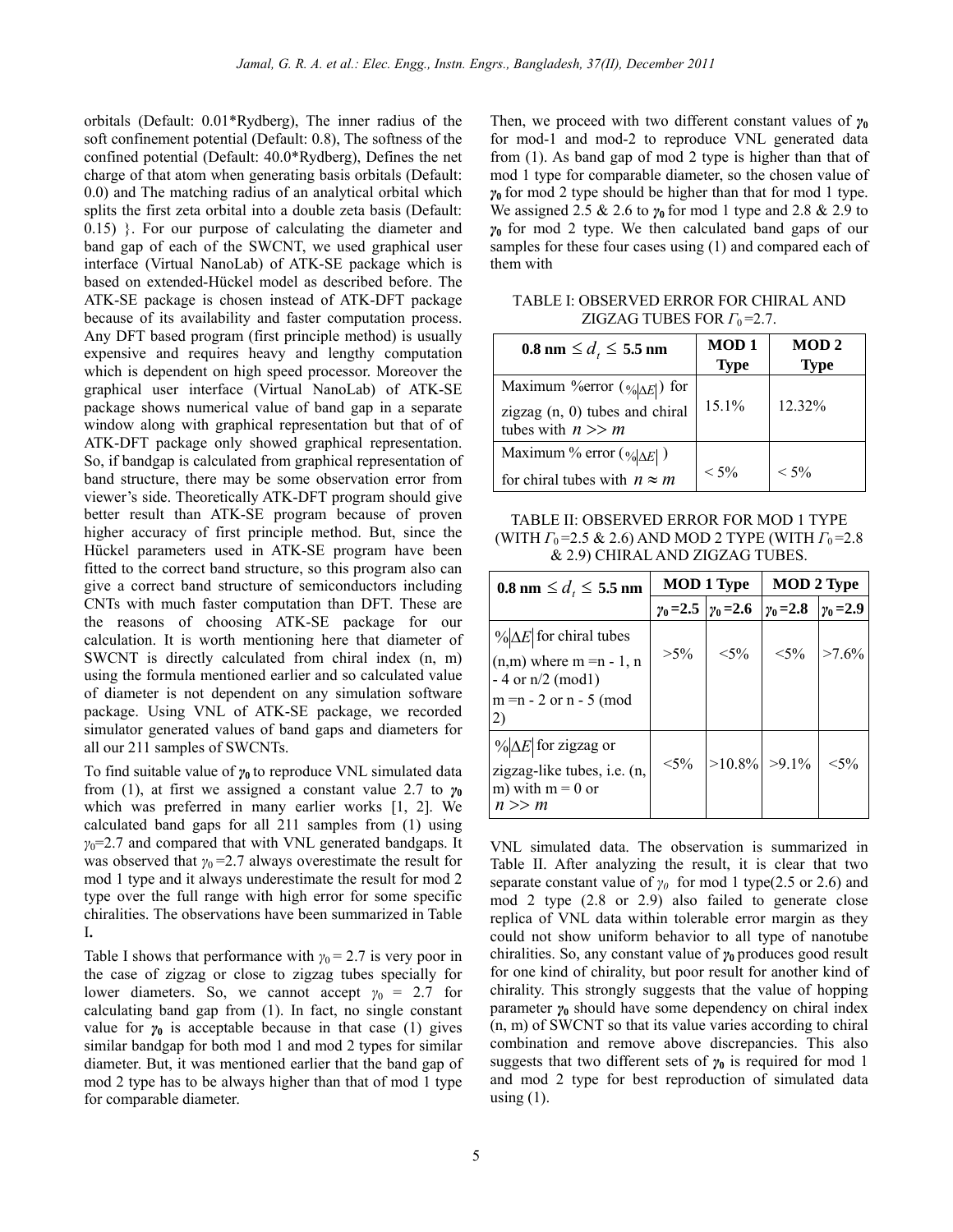In this context, we need to find such an empirical equation for *γ***0**, which can generate values of *γ***0** depending on both CNT mod value and chirality (n, m). Based on above experiences with any constant  $\gamma_0$ , the arrangement of the parameters in our desired empirical equation should be such that it can generate suitable  $\gamma_0$  for every single chirality without making any discrepencies. After scruitinizing some earlier attempts for more accurate calculation of bandgap using tight binding model*,* we found that some authors proposed the dependency of band gap on an extra term added to (1). Some of them made this term proportional to cos3θ (θ is the SWCNT chiral angle) [7, 9], some proposed it proportional to  $1/R^2$  (R is SWCNT radius, i.e.  $d_1/2$ ) [3, 17] and some considered it proportional to both i.e.  $\cos 3\theta/R^2$ [10, 18]. We carefully investigated those proposals and simplified the relation used by them in terms of chiral index n & m. As  $\gamma_0$  is proportional to E<sub>g</sub>.dt from (1), we derived from the simplified relation that the variation of  $\gamma_0$  can be made proportional to a term *1/(2n-m)* [Appendix-1].



**Fig. 1.** Empirical value of nearest-neighbor hopping parameter ( $\gamma_0$ )

as plotted against nanotube diameter  $(d_t)$ . Solid line (red) is for mod 1 type semiconducting SWCNT and dotted line (blue) is for mod 2 type semiconducting SWCNT.  $\gamma_0$  varies from 2.48 to 2.76 for mod 1 type and from 2.68 to 2.93 for mod 2 type.

We found a simple combination of chiral index *1/(2n-m)* to express  $\gamma_0$ , which leads to show the dependency of band gap directly on chiral index. By intelligently arranging mod value and other constants around this extracted term, we find following empirical equation for  $\gamma_0$  to meet our requirement.

$$
\gamma_0 = 10a_0 \left\{ 1 + \frac{k-1}{5} + \frac{(-1)^{k-1}}{2n-m} \right\} \tag{2}
$$

Where  $a_0$  is graphene lattice constant ( $=\sqrt{3}a_{cc} = 0.246$ nm) and  $k = mod(n - m, 3)$ . *k* is 1 for mod 1 type SWCNT and 2 for mod 2 type SWCNT. It can be noted that,  $10a_0 = 10*0.246 = 2.46 \approx 2.5$ , which is the lowest limit of the value of  $\gamma_0$  as we mentioned earlier. So,  $10a_0$  term sets the lowest limit for  $\gamma_0$  and a small value proportional to 1/(2n-m) is always added to it to generate suitable  $\gamma_0$  for any (n, m) tube. Putting the value of *k* in (2) gives following individual expression for  $\gamma_0$  for mod 1 and mod 2 type:

$$
\gamma_0 = 10a_0 \left\{ 1.0 + \frac{1}{2n - m} \right\} \tag{3}
$$

$$
\gamma_0 = 10a_0 \left\{ 1.2 - \frac{1}{2n - m} \right\} \tag{4}
$$

Equation (3) and (4) generate values of  $\gamma_0$  depending on chiral indices (n, m) for mod 1 and mod 2 types SWCNT, respectively. Generated  $\gamma_0$  was found to be varied continuously over a set ranging from a minimum value of around 2.5 to a maximum value of around 3.0.



**Fig. 2.** Energy band gap ( $E_g$ ) with respect to nanotube diameter  $(d_t)$ . Solid line (black) represents empirical data from (2) and dotted line (red) represents simulated data from Virtual NanoLab (VNL) of Quantumwise. (a) For mod 1 type semiconducting SWCNT. Inset: Enlarged plot for diameter ranging from 0.8 nm to 2.4 nm for mod 1 type. (b) For mod 2 type semiconducting SWCNT. Inset: Enlarged plot for diameter ranging from 0.8 nm to 2.4 nm for mod 2 type.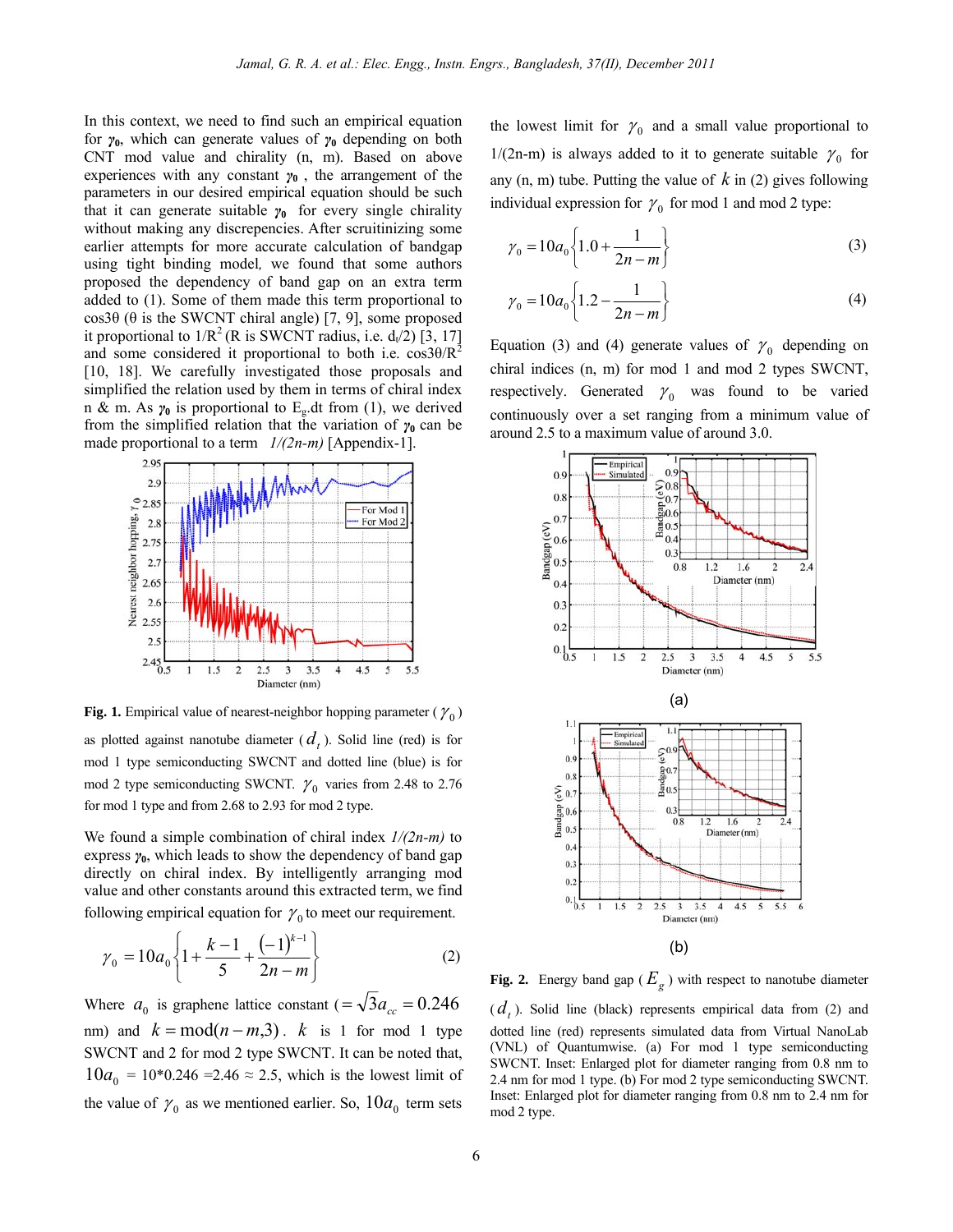Figure 1 shows the plot of  $\gamma_0$  vs  $d_t$  for both mod 1 and mod 2 types, from which we can see that  $\gamma_0$  varies from 2.48 to 2.76 for mod 1 and from 2.68 to 2.93 for mod 2. This agrees with most of the literatures that always selected  $\gamma_0$  within this range (but as a constant). When we calculate the band gap from (1) for any semiconducting SWCNT, using  $\gamma_0$ generated from (2), the result was found to be in excellent agreement with band gaps found from VNL simulation.

The plots of band gap ( $E_g$ ) versus nanotube diameter ( $d_t$ )

for mod 1 and mod 2 are shown in Fig. 2. Slightly higher deviation for initial lower diameters and better matching for increasing diameters is visible from these graphs. Enlarged portion of the plot (inset) for Mod 1 and Mod 2 show how excellently empirical data from our equation are tracing the VNL simulated data point by point, specially at the large middle part of the curve. For diameter above 2.0 nm, the empirical data is always around 0.01 eV lower than VNL data for mod 1 type, whereas it is around 0.01 eV higher than VNL data for mod 2 type. This means, for diameter above 2.0 nm, both mod 1 and mod 2 maintain a constant deviation of only around 0.01 eV from VNL simulated data.

TABLE III. DEVIATION OF EMPIRICAL DATA FROM VNL DATA FOR MOD 1 AND MOD 2 SEMICONDUCTING SWCNT.

| $0.8 \text{ nm} \le d_{\iota} \le 5.5 \text{ nm}$ | Mod 1      | Mod 2      |
|---------------------------------------------------|------------|------------|
| Maximum<br>positive<br>deviation ( $+\Delta E$ )  | 0.013 eV   | 0.079 eV   |
| Maximum<br>negative<br>deviation ( $-\Delta E$ )  | $0.072$ eV | $0.015$ eV |
| Average ( $ \Delta E $ )                          | 0.013 eV   | $0.013$ eV |
| $\%$ $\Delta E$                                   | 3.49%      | 3.61%      |

 After comparing band gap for each sample from VNL simulation with that from our empirical equation, it is observed that for every kind of chirality, our equation produces better result than using any constant value for *γ***<sup>0</sup>** that we tried initially. We also observed that our equation can clearly differentiate between two CNTs with same diameter but different chiral indices by generating two different *γ***0,** and consequently two different bandgaps for them from (1).

 The overall comparison between the empirical data and VNL simulated data is summarized in Table III for total 211 experimental samples. Table III shows that average absolute deviations for both mod 1 and mod 2 types are very low  $(\approx 0.012 \text{ eV})$ . We observed that, the maximum and minimum deviations for both type reduce drastically for increasing diameters, i.e. highly improved performance. For example, from our calculation we find that, maximum negative deviation for mod 1 which is 0.072 eV for  $d_t \approx 0.8$  nm, reduces to 0.02 eV for  $d_t > 1.2$  nm, which further reduces to around 0.01 ev or below for all  $d_t > 1.4$  nm. Similarly, Maximum positive deviation for mod 2, which is 0.079 eV for  $d_t \approx 0.8$  nm, reduces to 0.02 eV for  $d_t > 1.2$  nm, which further reduces to around 0.01 ev or below for all  $d_t > 1.4$  nm. This observation gives us hints that though we carried our analysis for SWCNTs with diameter up to 5.5 nm, but this equation may be applied for nanotubes of any higher diameters with this very small constant deviation from simulated data.

## III. COMPARISON WITH EXPERIMENTAL VALUE OF BAND GAP

We compared VNL generated bandgaps for our samples of SWCNTs with experimentally found band gaps from different sources [19, 20, 21, 22]. It is observed that VNL generated band gaps underestimate the experimental value with a constant difference of about .21 eV for both mod 1 and mod 2 cases. This may be due to the limitation of semiempirical model used by ATK-SE package. So, if all VNL data are raised by adding this correction of .21 eV, it was then found be a close replica of the experimental band gaps value.

| TABLE IV. COMPARISON BETWEEN EXPERIMENTAL  |
|--------------------------------------------|
| VALUE OF BAND GAP AND CALCULATED BAND      |
| GAP FROM OUR EMPIRICAL EQ (2) AFTER ADDING |
| THE CORRECTION:                            |

| <b>SWCNT</b><br>chiral index | Band gap $(E_g)$<br>(from | Bandgap $(E_g)$<br>[from Empirical $Eq(2)$ |
|------------------------------|---------------------------|--------------------------------------------|
| (n, m)                       | <b>Experiments)</b>       | $+ .21$ ev (correction)]                   |
| Mod 1                        |                           |                                            |
| (8,4)                        | 1.12                      | 1.12188                                    |
| (7,6)                        | 1.11                      | 1.099106                                   |
| (9,5)                        | 0.997                     | 0.993731                                   |
| (8,7)                        | 0.979                     | 0.971046                                   |
| (12,2)                       | 0.901                     | 0.921194                                   |
| (11,4)                       | 0.904                     | 0.909671                                   |
| (10,6)                       | 0.898                     | 0.892977                                   |
| (9,8)                        | 0.877                     | 0.875948                                   |
| (12,5)                       | 0.829                     | 0.830076                                   |
| (10,9)                       | 0.797                     | 0.800816                                   |
| Mod 2                        |                           |                                            |
| (12,1)                       | 1.059                     | 1.032803                                   |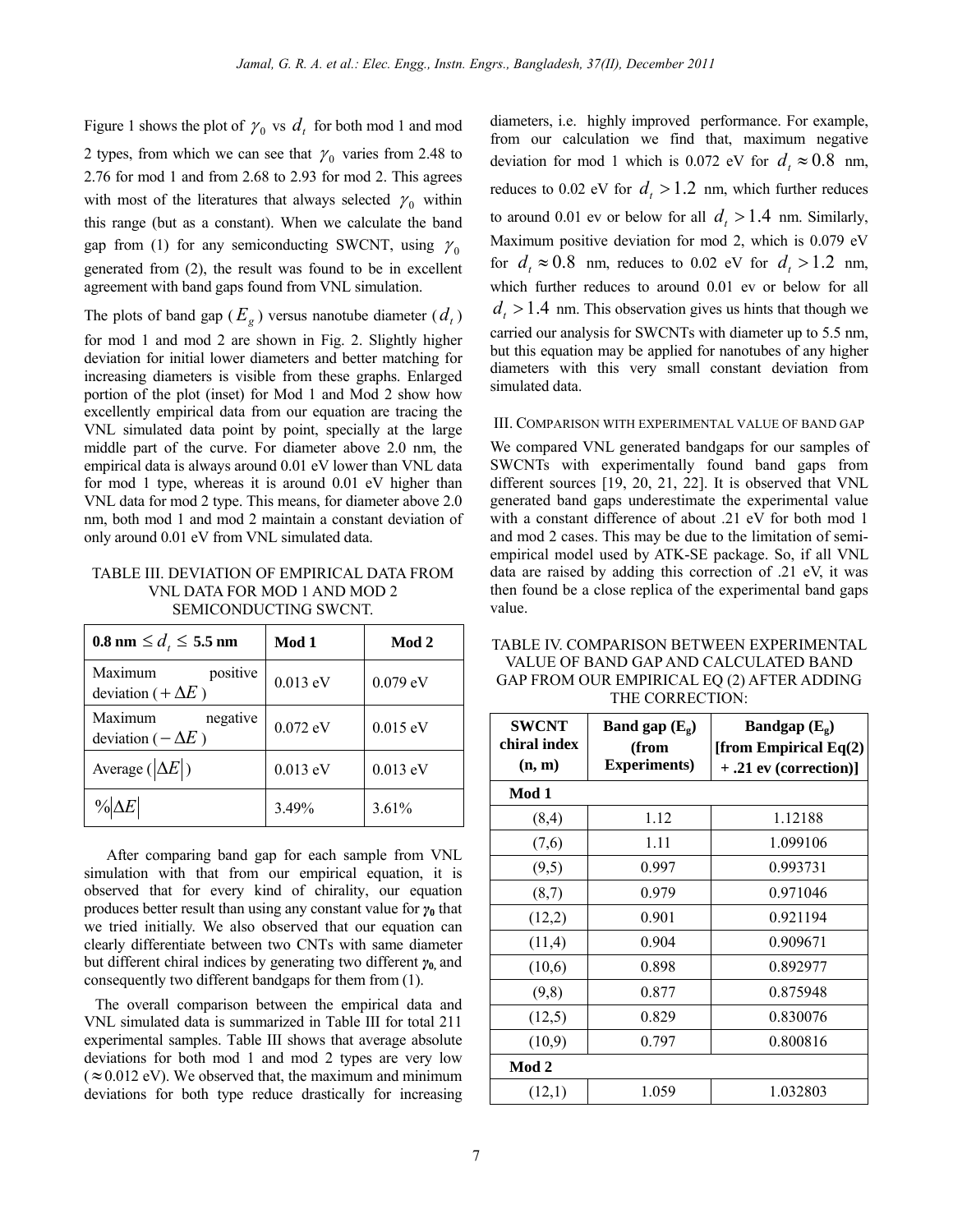| <b>SWCNT</b><br>chiral index<br>(n, m) | Band gap $(E_g)$<br>(from<br><b>Experiments</b> ) | Bandgap $(E_g)$<br>[from Empirical $Eq(2)$<br>$+ .21$ ev (correction)] |
|----------------------------------------|---------------------------------------------------|------------------------------------------------------------------------|
| (11,3)                                 | 1.036                                             | 1.011597                                                               |
| (10,5)                                 | 0.992                                             | 0.983234                                                               |
| (9,7)                                  | 0.937                                             | 0.920876                                                               |
| (13,2)                                 | 0.949                                             | 0.94236                                                                |
| (12,4)                                 | 0.924                                             | 0.921005                                                               |
| (11,6)                                 | 0.887                                             | 0.889233                                                               |
| (15,1)                                 | 0.87                                              | 0.879636                                                               |
| (10, 8)                                | 0.841                                             | 0.847376                                                               |
| (13,5)                                 | 0.835                                             | 0.848461                                                               |

We added this correction and found the resultant data a true reflection of experimental data. As our empirical equation followed VNL data , so same correction needs to be added to our equation also, i.e. after calculating band gap  $E<sub>g</sub>$  from (1) using empirical  $\gamma_0$  given by (2), following correction has to be added to Eg flatly to reflect the true experimental value,

$$
E_g = 2\gamma_0 a_{cc} / d_t + 0.21 \text{ eV}
$$
 (5)

Interestingly, after adding this correction, we found that the calculated values of band gaps from (5) using our empirical  $\gamma_0$  reflected experimental data more closely than the VNL data.

Table IV compares experimental value of band gap and calculated value of band gap from our empirical Eq (2) for 10 mod 1 type and 10 mod 2 type SWCNTs after adding the .21 ev correction. Table IV shows that after adding the correction, band gaps calculated from our empirical equation excellently become almost a replica of experimental data.

### IV. CONCLUSIONS

From our analysis, in summery, we can say that band gap of a large range of semiconducting nanotubes can be calculated with good accuracy using tight-binding model of SWCNT with the nearest-neighbor approximation if the nearestneighbor hopping parameter  $\gamma_0$  is taken as a chirality (n, m) and mod(n-m, 3) dependent parameter rather than a constant or nanotube diameter dependent parameter. We also showed, there should be two different sets of  $\gamma_0$  for mod 1 and mod 2 semiconducting SWCNT and presented an empirical equation to generate that two sets of  $\gamma_0$ . Calculated band gap using that equation of  $\gamma_0$  was found to be in good agreement with VNL simulated data. Finally, it was observed that by adding a flat correction of .21 eV, our empirical equation can excellently predict experimental data.

#### V. APPENDIX

#### A. Derivation of the Empirical Equation

H. Yorikawa and S. Muramatsu proposed in their work [18] that band gap of SWCNT has a part which is proportional to  $cos(3\theta)/R^2$  where  $\theta$  and R are radius and chiral angle of SWCNT respectively. In our work, we tried to simply this term to express it as a linear combination of nanotube chiral index *n* & *m*. Our objective was to find an empirical equation directly in terms of chiral index to generate *γ0* which will be used to calculate band gap of semiconducting SWCNT.

For a (n, m) tube with chiral angle 
$$
\theta
$$
,  
\n
$$
Cos \theta = (2n + m) / (2\sqrt{n^2 + nm + m^2}).
$$
\n(A1)

As,  $\cos 3\theta = 4 \cos^3 \theta - 3 \cos \theta$ , after simplifying we get,

$$
Cos3\theta = \left(\frac{2n+m}{2\sqrt{n^2+nm+m^2}}\right) \left\{\frac{\left(n+2m\right)\left(n-m\right)}{n^2+nm+m^2}\right\} (A2)
$$

Now, CNT diameter,

$$
d_{t} = a_{0} \sqrt{(n^{2} + nm + m^{2})}/\pi
$$
\n
$$
\text{So, radius, } R = d_{t}/2 = a_{0} \sqrt{(n^{2} + nm + m^{2})}/2\pi \text{ (A4)}
$$

Since  $E_g$  is proportional to  $cos(3\theta)/R^2$  as suggested by [18], and  $\gamma_0$  is proportional to  $E_g * d_t$  as seen from (1), so  $\gamma_0$  is proportional to *cos(3θ)/R*. From (A2) and (A4), the expression of the *cos(3θ)/R* is

$$
\frac{\cos 3\theta}{R} = \left\{ \frac{(2n+m)(n+2m)(n-m)}{(n^2+nm+m^2)^2} \right\} \pi / a_0
$$
 (A5)

Here, the highest power of n and m in nominator is 3, whereas highest power of n and m in denominator is 4. As the power of n  $\&$  m in denominator is lagged by 1 than nominator, the above ratio Cos  $3\theta$  / R can be approximately made proportional to a term  $1/(a.n \pm b.m)$  where a & b are arbitrary constants to best suit the ratio. So, we can write

$$
\frac{(Cos 3\theta)}{(R)} \propto \left\{ \frac{1}{\text{an} \pm \text{bm}} \right\}
$$
 (A6)

Constants a & b can be found by trial and error method to best suit the above ratio for different nanotubes. After trial and error, we found  $a = 2$  and  $b = -1$  as best fitting integer value. So,

$$
\frac{(Cos 3\theta)}{(R)} \propto \left\{ \frac{1}{2n-m} \right\}
$$
 (A7)